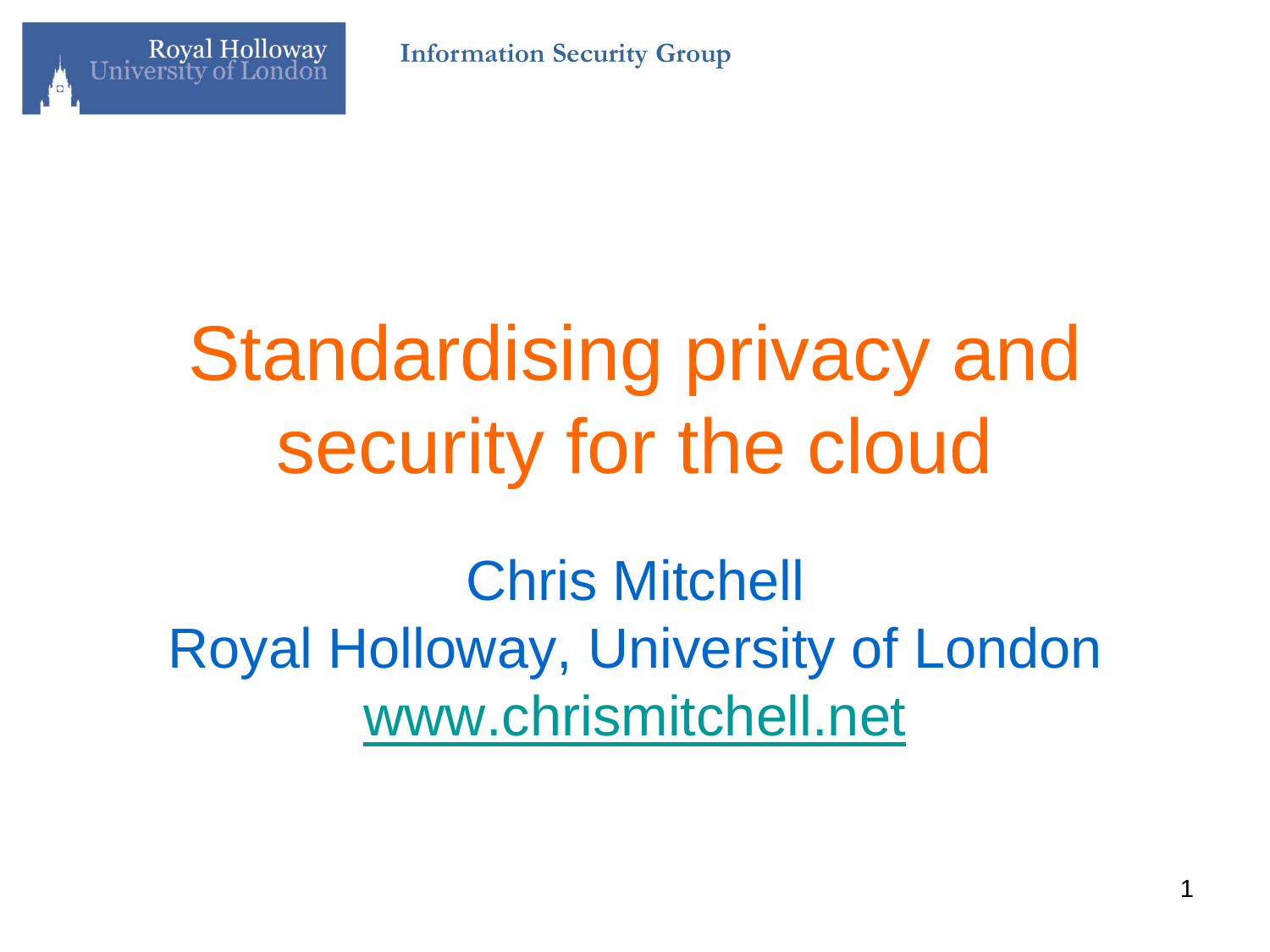

## Acknowledgements

- Like to thank organisers of event for inviting me to contribute.
- Must also thank John Phillips of Microsoft for his support and encouragement.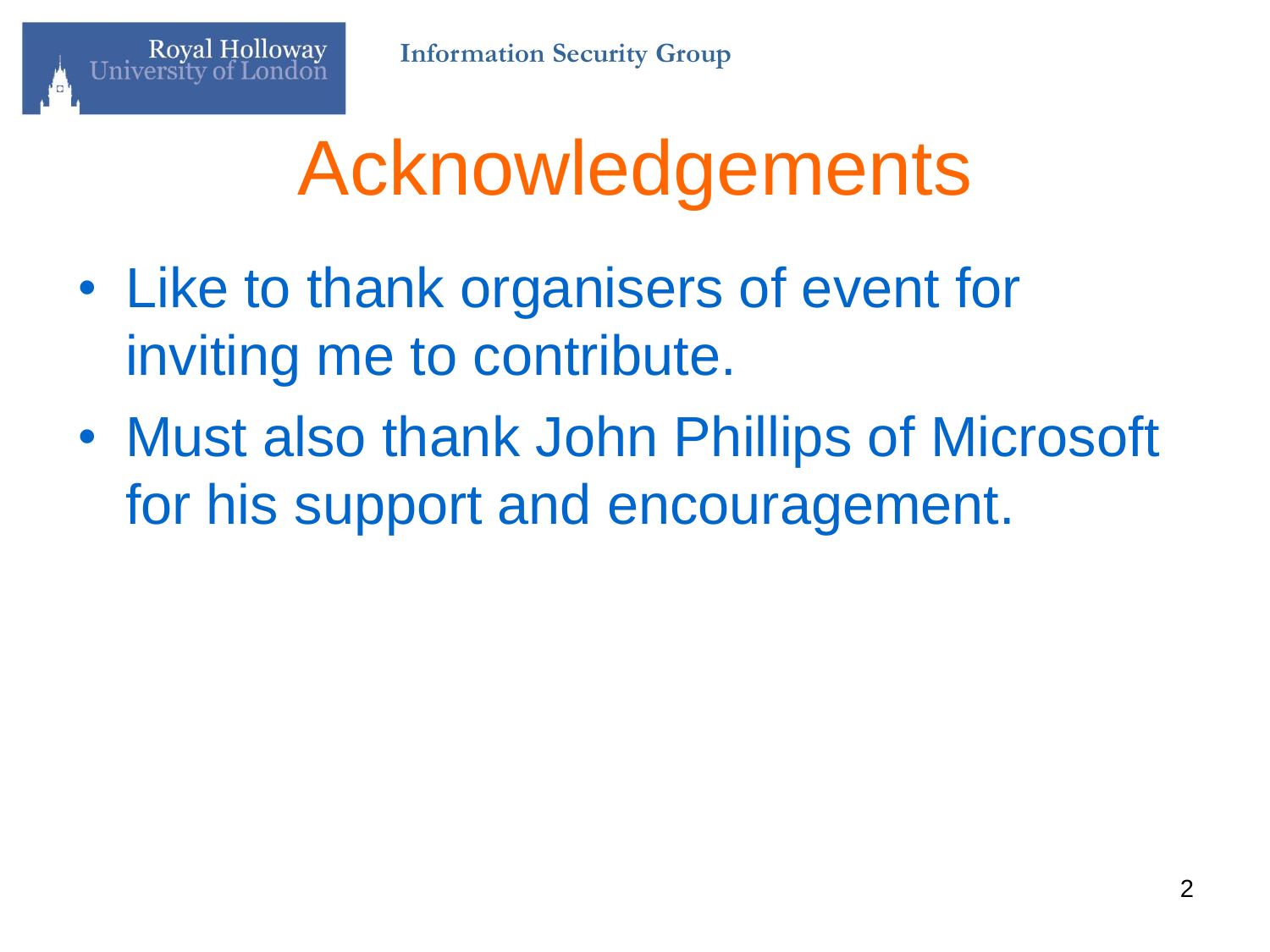

## Agenda

- The need for standardisation
- Data protection obligations
- Context and structure of standard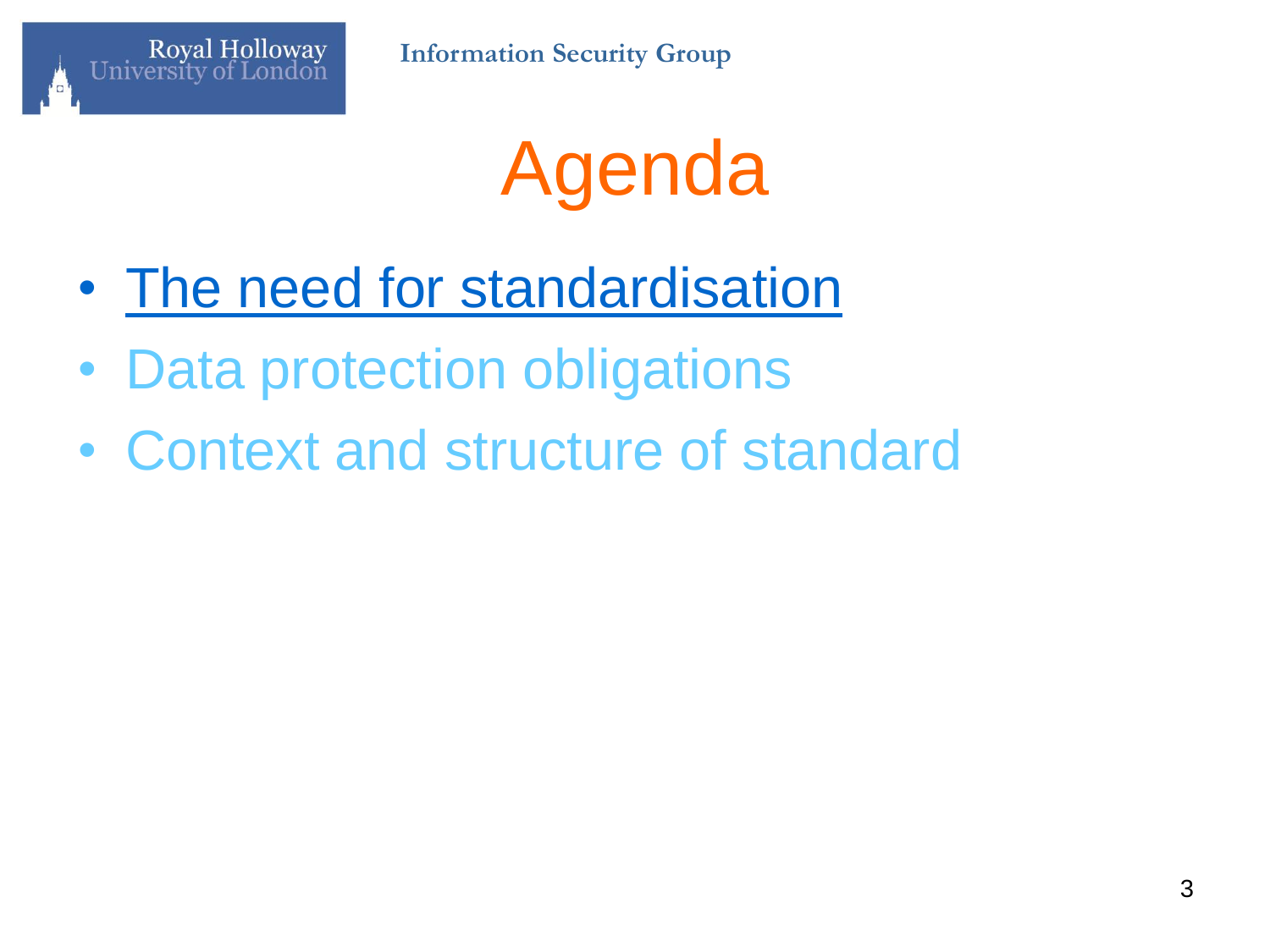

#### Huge scope

- As has been widely discussed, cloud computing encompasses a very range variety of activities.
- Covering:

- **deployment types**: public, community, hybrid and private cloud services;
- **service types**: software, platform or infrastructure as a service.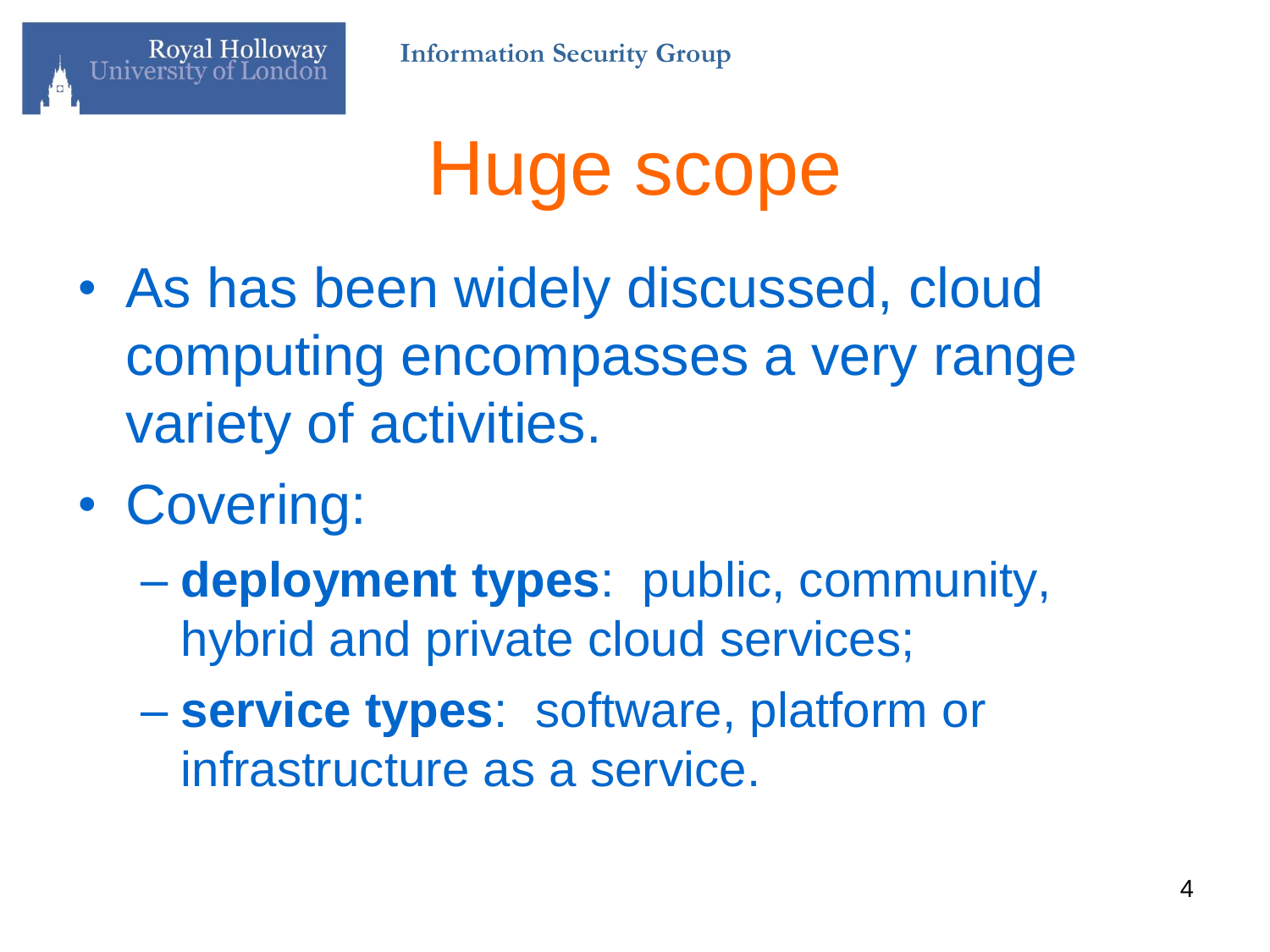## Security and privacy

- Much has been said about security and privacy risks of cloud use.
- This is because cloud inevitably involves storage (and possibly processing) of data by a third party (the cloud provider).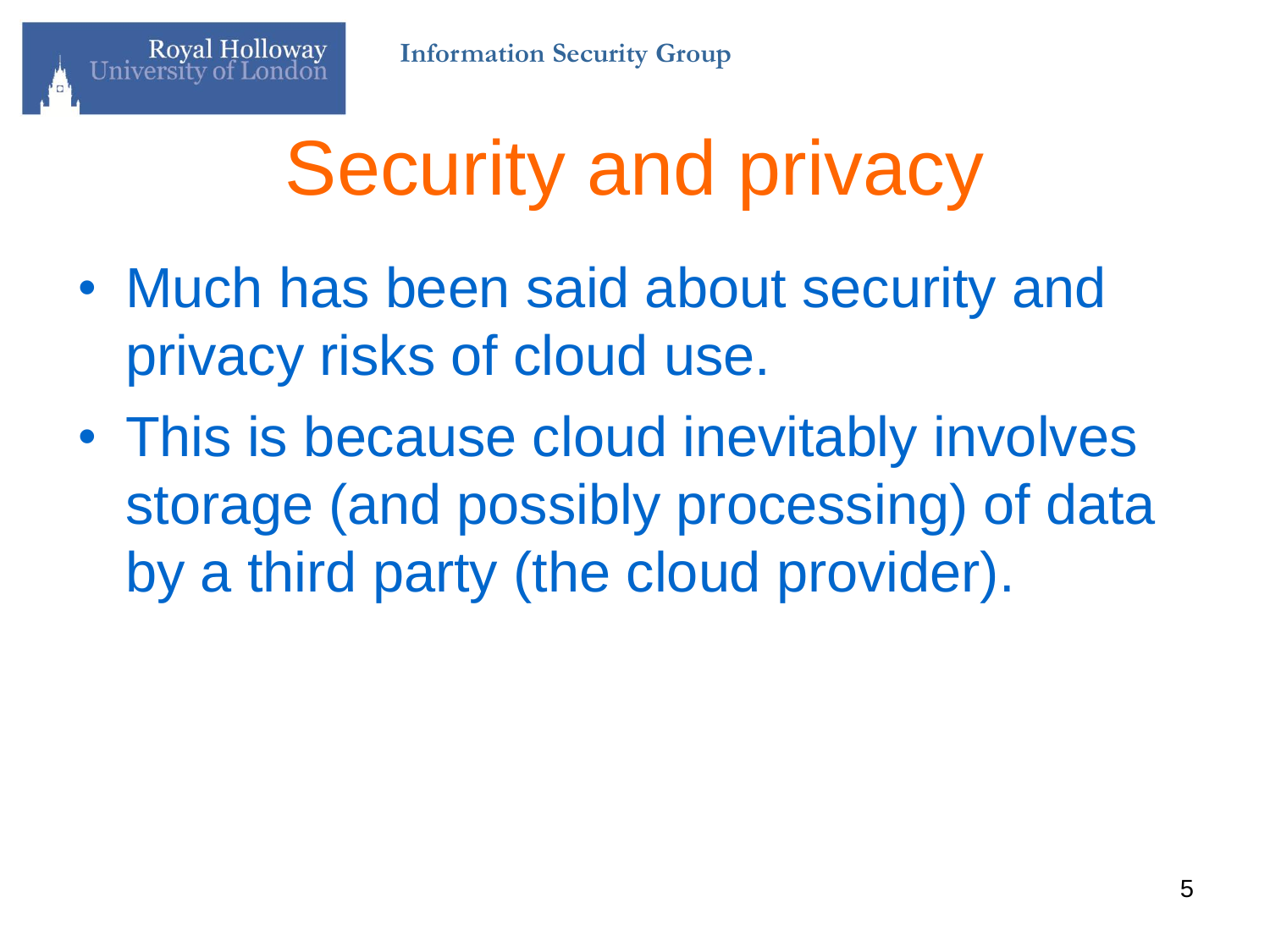## Range of possible standards

- Various security aspects of cloud computing services can usefully be standardised.
- For example:

- security requirements on cloud providers;
- privacy requirements on cloud providers;
- service interfaces;
- security techniques specific to cloud.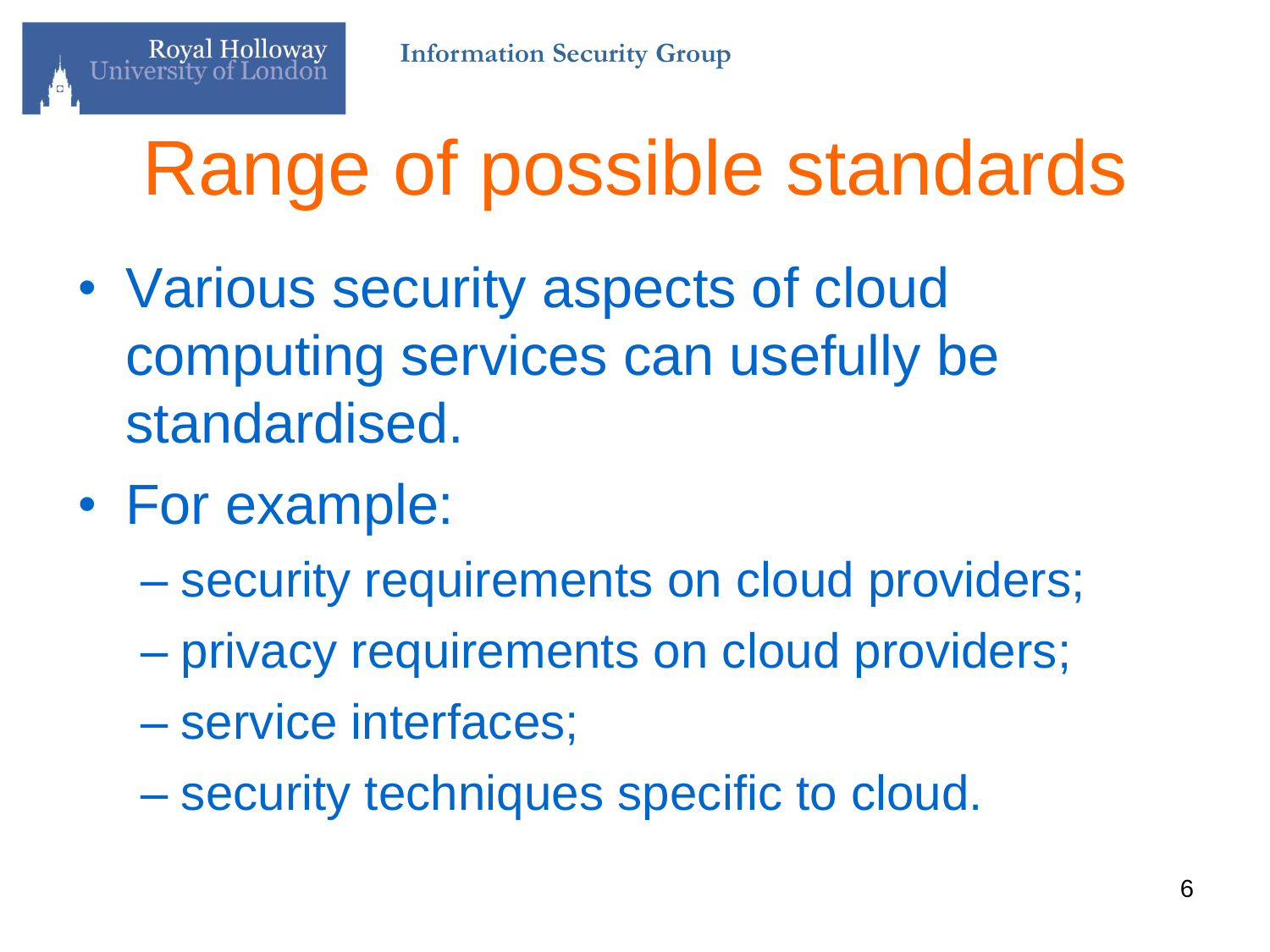## Growing attention

- Cloud standards work is now being undertaken by both ITU-T and ISO/IEC JTC1.
- The ITU-T Focus Group on Cloud Computing has recently produced a general document (Cloud-O-064) providing key definitions and threat discussions, that is intended to provide a foundation for future standardisation.
- Two ballots on possible future cloud security standards are about to be circulated to ISO/IEC member bodies.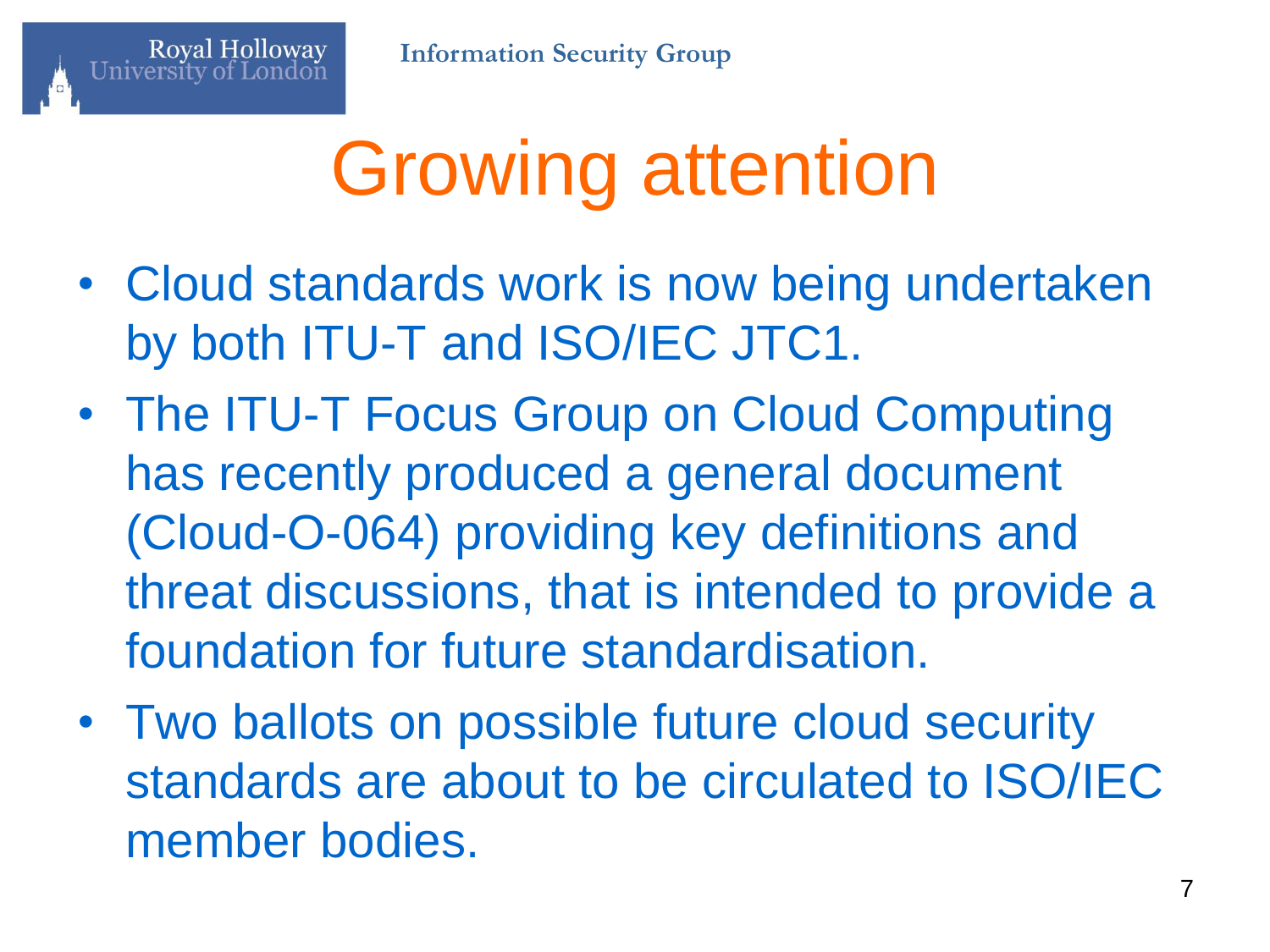## Focus of this talk

- In this talk I am focussing on standardisation of security obligations of **public cloud providers**.
- Specifically, the security requirements on such providers in order for the providers to meet **data protection obligations**.
- Requirements may soon be codified in a new ISO/IEC standard: **ISO/IEC 27018**.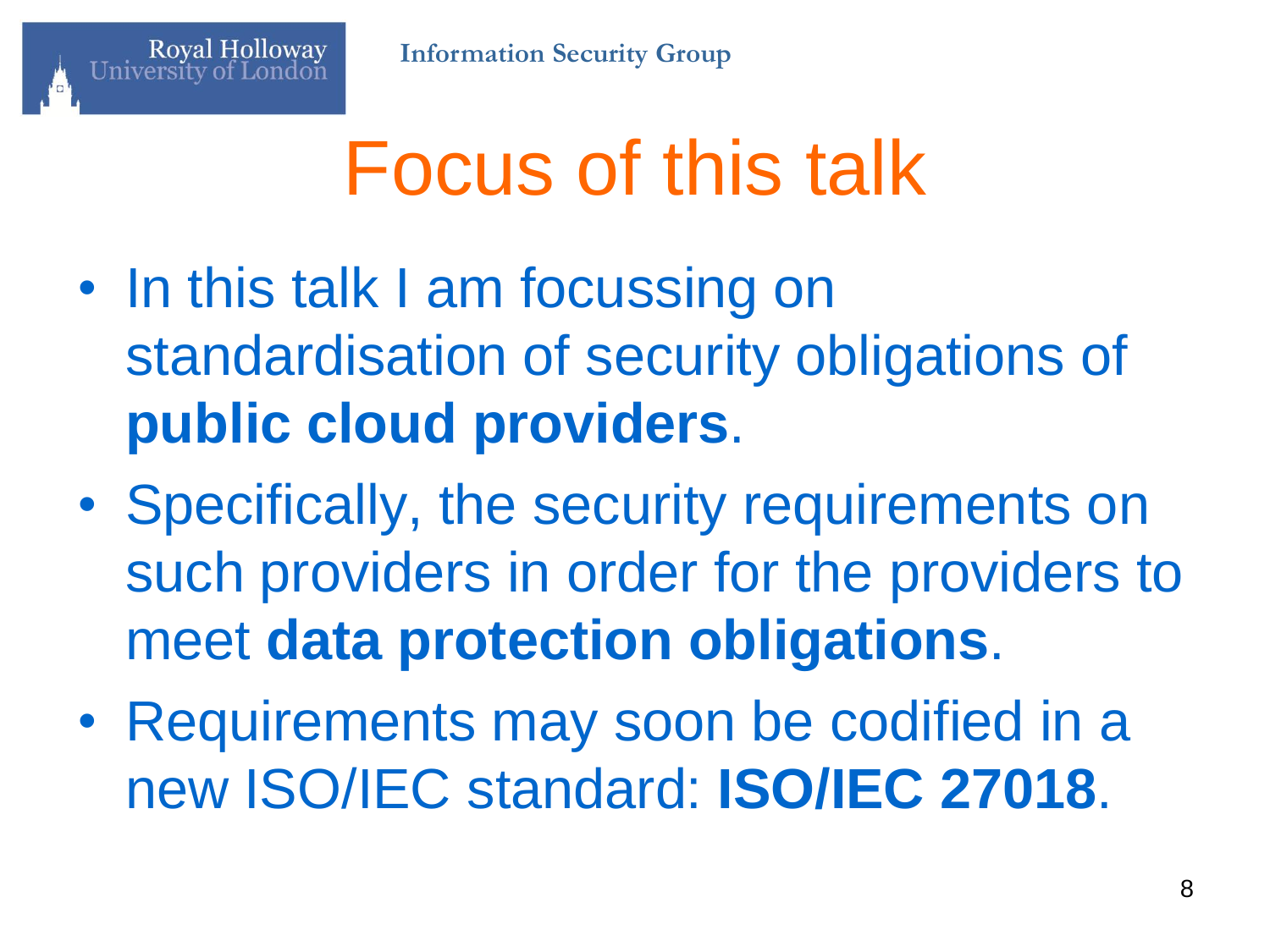

## Parallel work

- In parallel with the work I will describe, ISO/IEC member bodes are about to be balloted on a second possible cloud security standard.
- This will be a more general cloud security controls standard.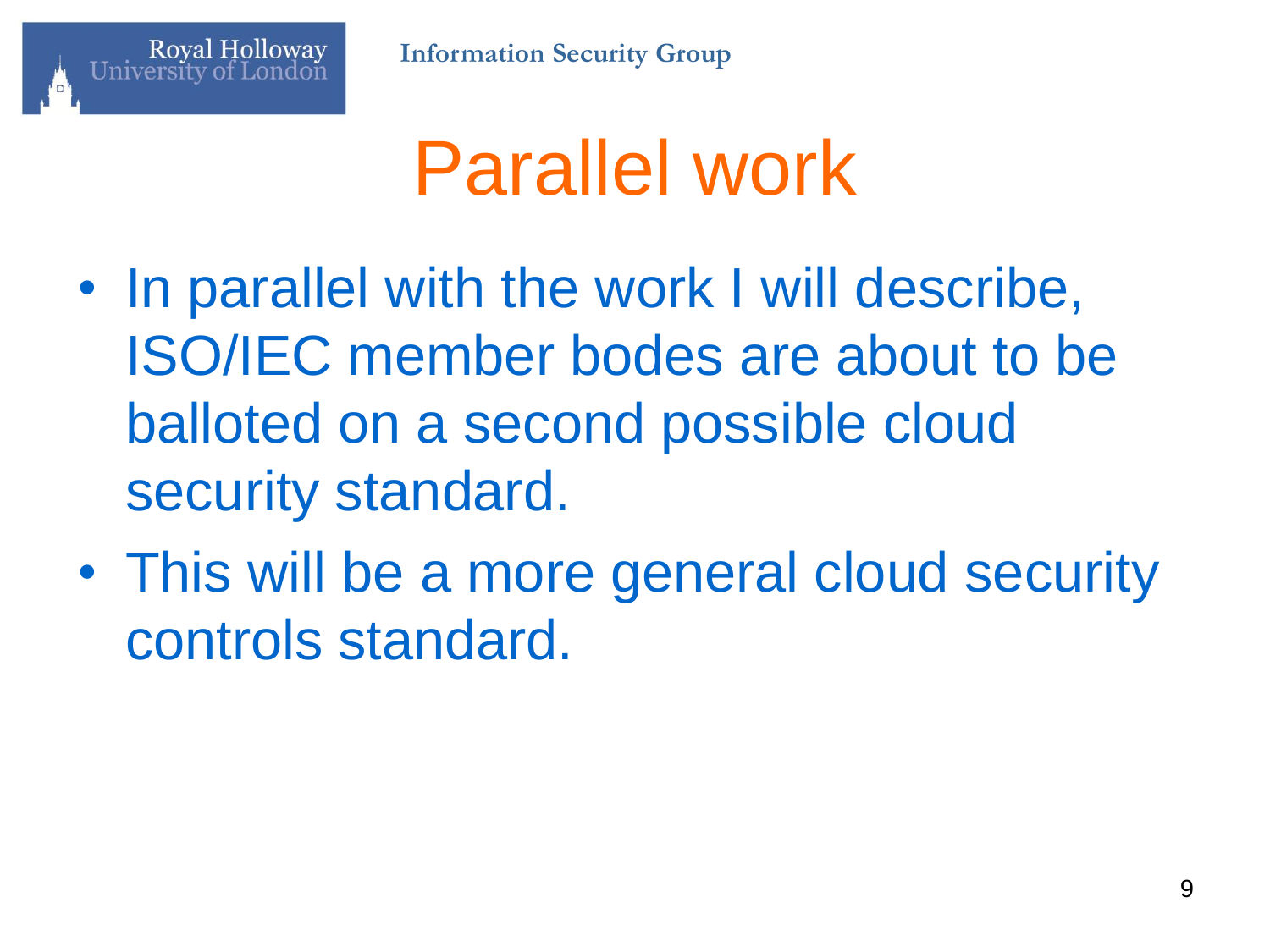

## Agenda

- The need for standardisation
- Data protection obligations
- Context and structure of standard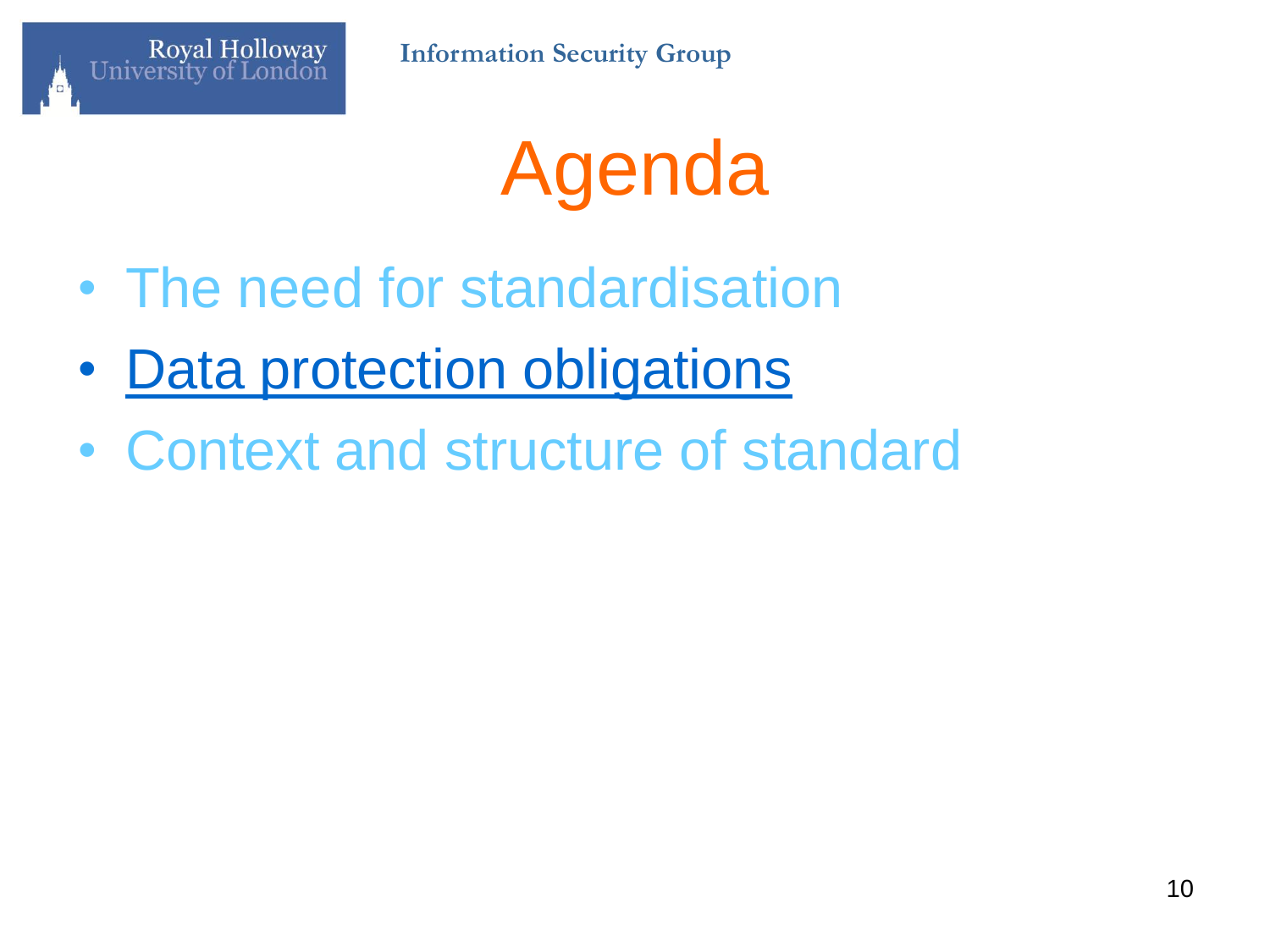#### **Information Security Group**

#### **Cloud data protection standard:**

- Controls that are applicable to a **data processor**, not to a **data controller**
- Controls are therefore primarily or wholly information security controls and not privacy controls (so the ISO/IEC 27001 ISMS is appropriate as the management system) Audited public cloud provider certification to achieve:
- Transparency in the **contract** relationship
- A **public cloud customer** can select a **public cloud service provider** knowing how the service provider operates in a data protection context, thus knowing whether he can satisfy his **legal and regulatory obligations** and demonstrate this to his Data Protection Authority

Eventually a set of "good practice" criteria for the controls may be established to reduce the variability of DP law Thus we aim to remove some key obstacles to public cloud deployment

**Contract** 

Public cloud service provider (data processor)

Royal Holloway<br>University of London

Public cloud controller)

The **Data Controller** is a person who (either alone or jointly or in common with other persons) determines the purposes for which and the manner in which any personal data are, or are to be, processed.

The **Data Processor** is any person (other than an employee of the Data Controller) who processes data on behalf of the Data Controller.

Specifically these are EU data protection concepts, but may apply more widely in practice.

> Data **Protection Authority**

> > Consumer Consumer Consumer

**Regulatory** oversight

DP law & regulation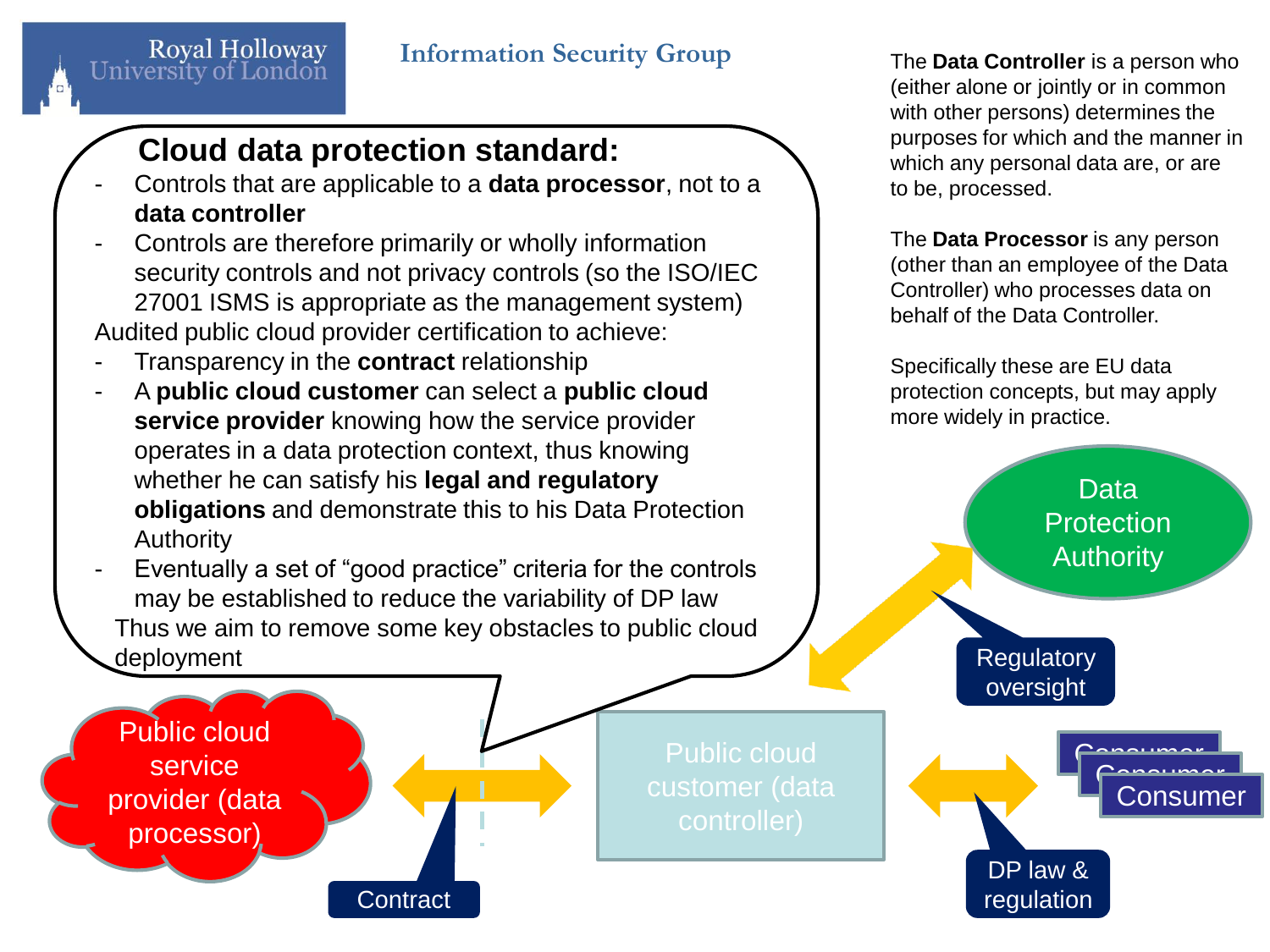#### Data processors

- **Data Controller** (either alone or jointly) determines the purposes for which, and the manner in which, personal data are processed.
- **Data Processor** processes data on behalf of the Data Controller.
- Cloud service provider is typically the data processor – not the data controller.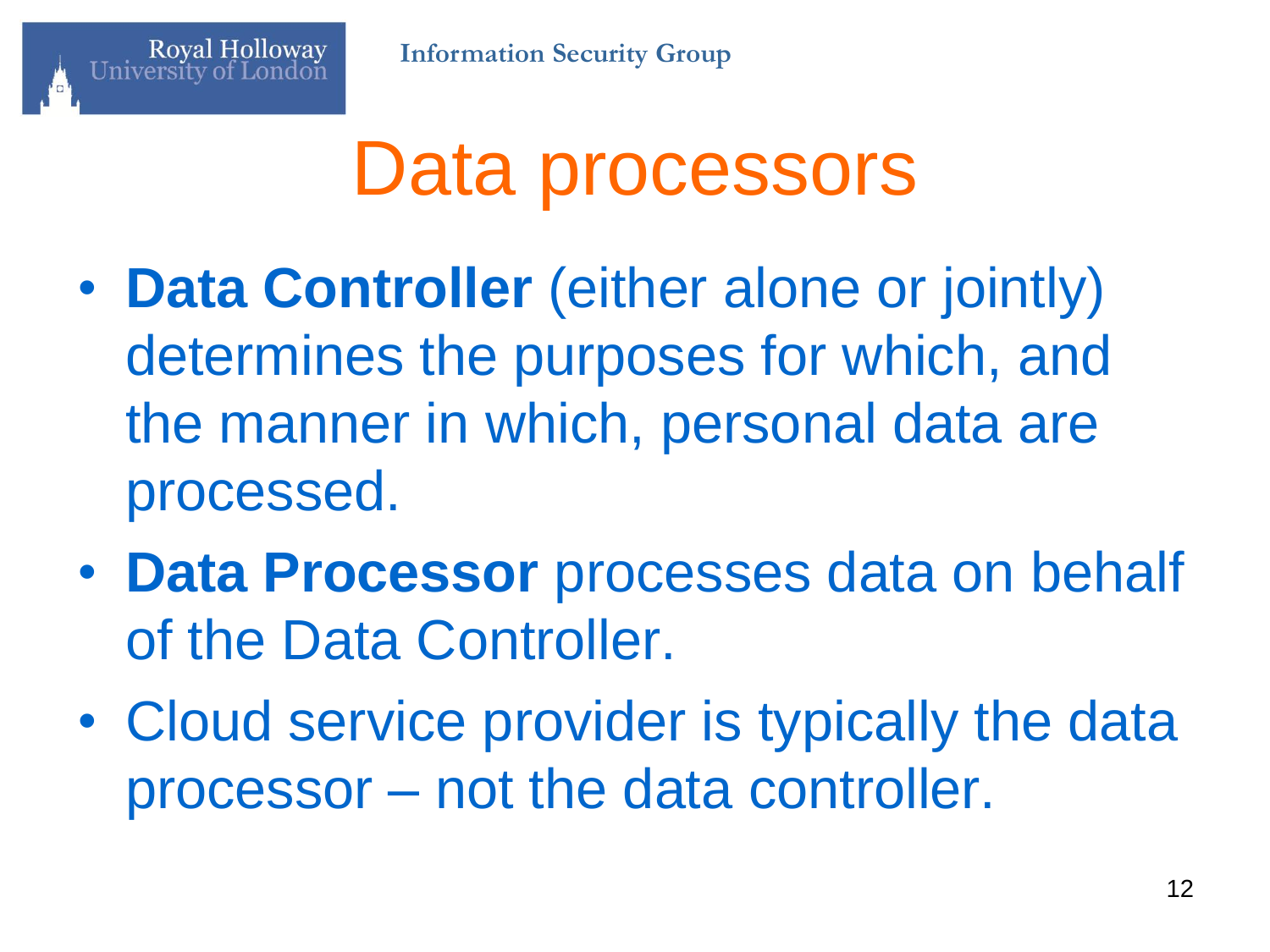## Data protection obligations

- In every jurisdiction with data protection laws/regulations, public cloud providers must show potential data controllers that their service meets legal needs.
- That is, they must show their service respects the regulations with respect to the obligations of data processors.
- This is costly and time-consuming if done on a country-by-country basis.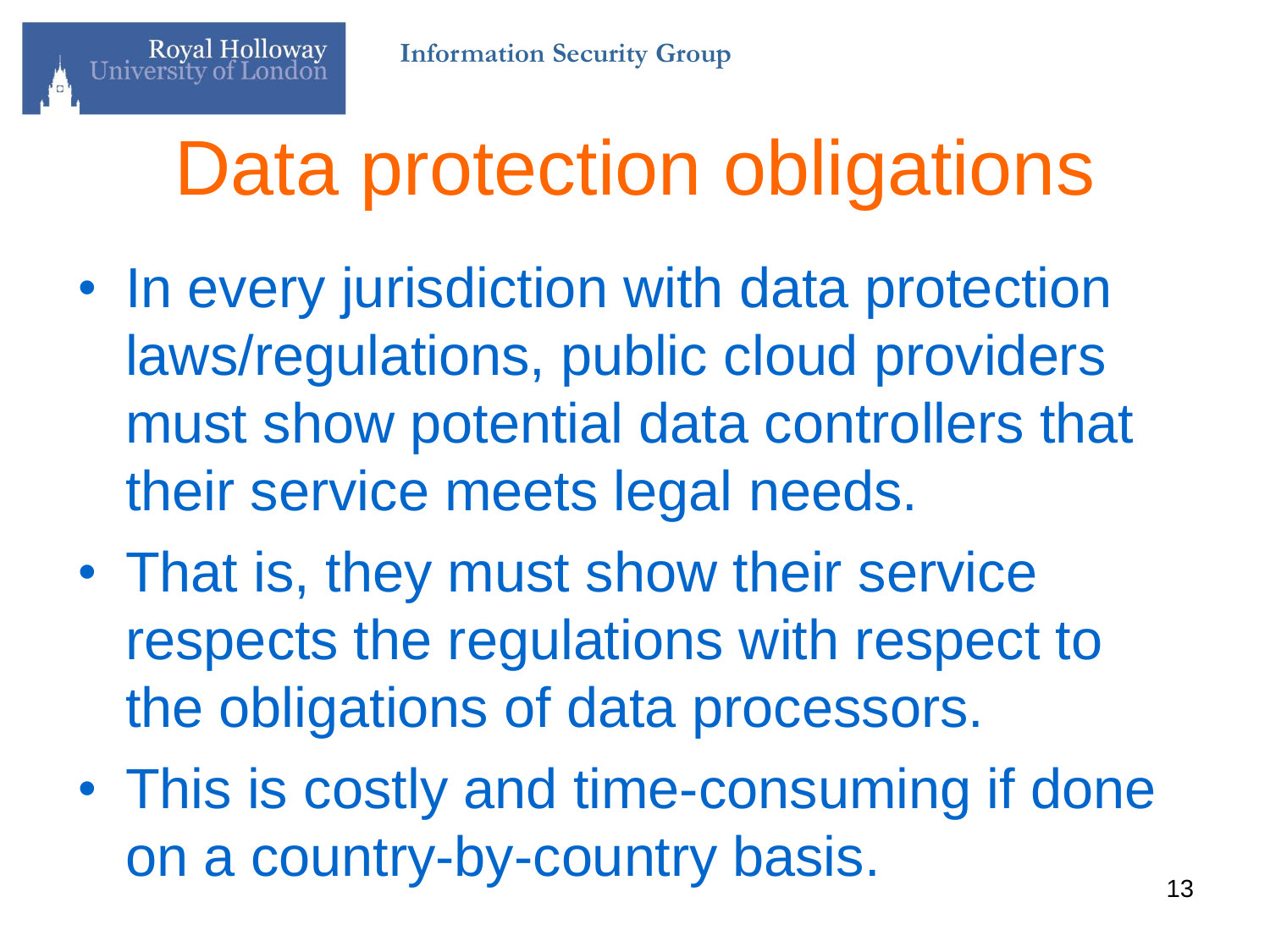## Security and privacy

- Data protection is fundamentally a *privacy* issue.
- However, the issue of concern is primarily a *security* one, since we are dealing with data processors.
- That is, data processors must meet the necessary security requirements so that all data (including privacy-sensitive data) is handled appropriately.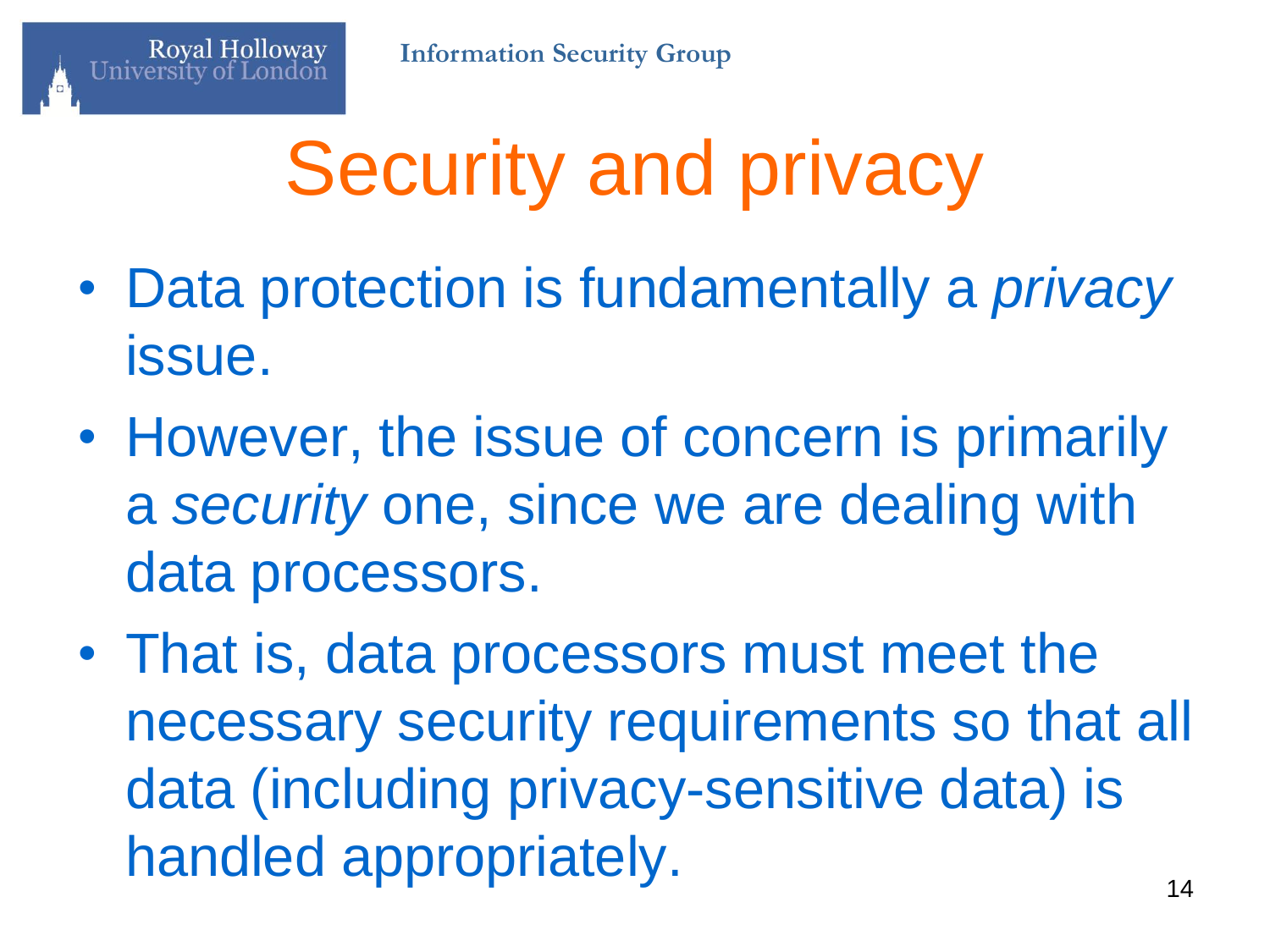

## Agenda

- The need for standardisation
- Data protection obligations
- Context and structure of standard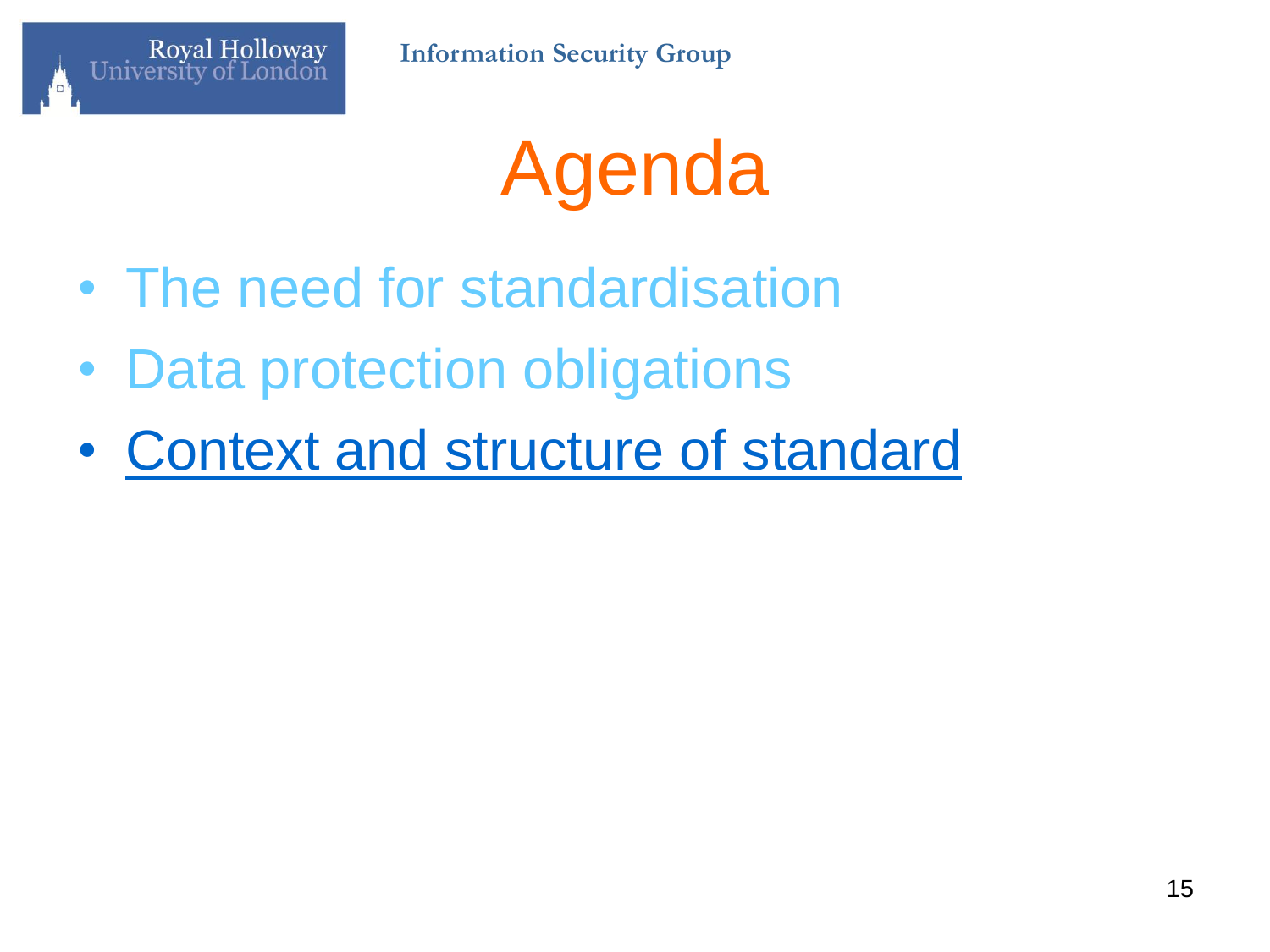## 27000 series standards

- The ISO/IEC 27000 series of standards are concerned with information security management systems (ISMSs):
	- 27000: ISMSs Overview and vocabulary;
	- 27001: ISMSs Requirements;
	- 27002: Code of practice for information security controls.
	- … many more …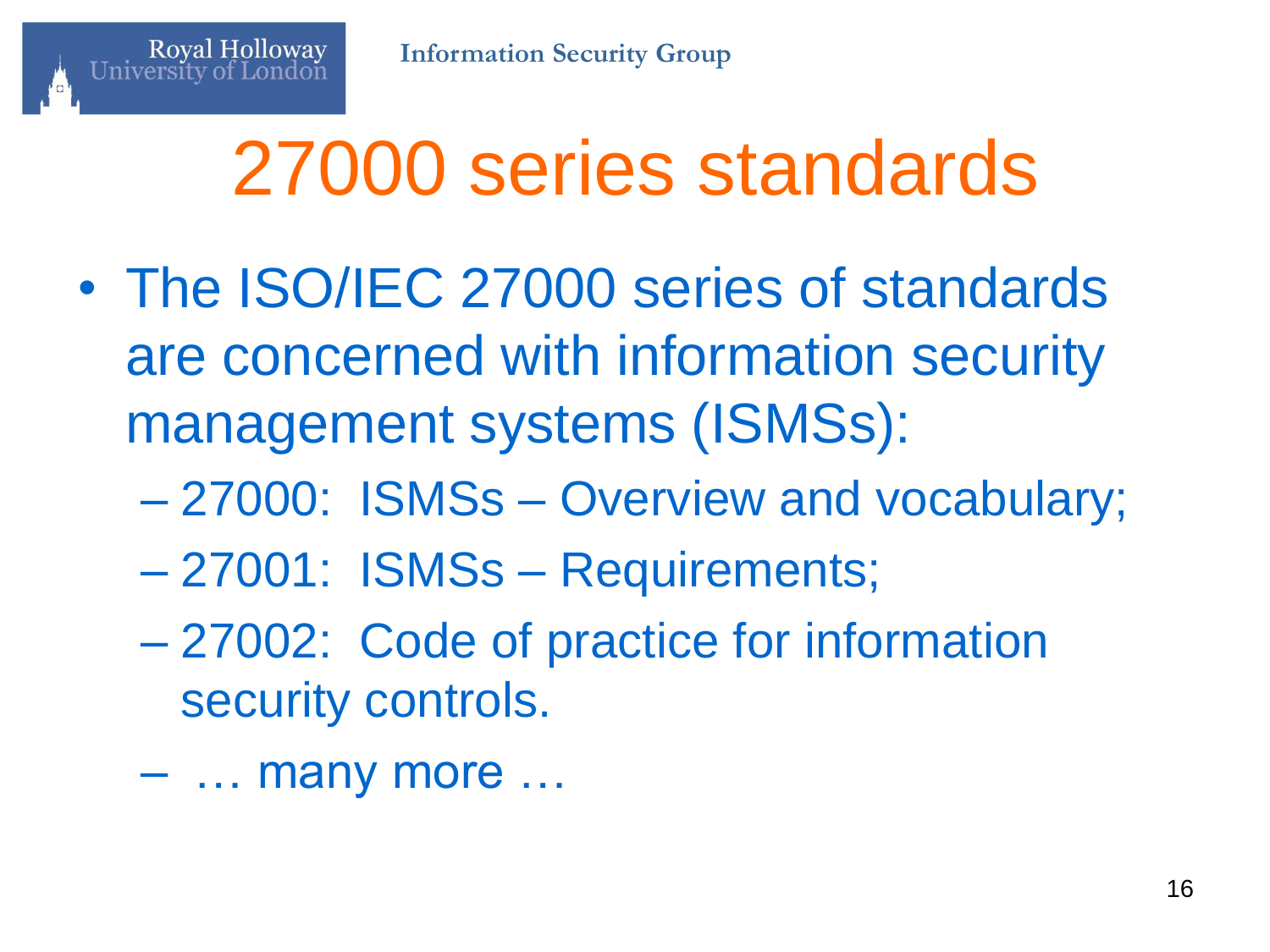

- The first main standard in the series lists requirements for the establishment and operation of an ISMS.
- It covers high-level operational and staffing issues.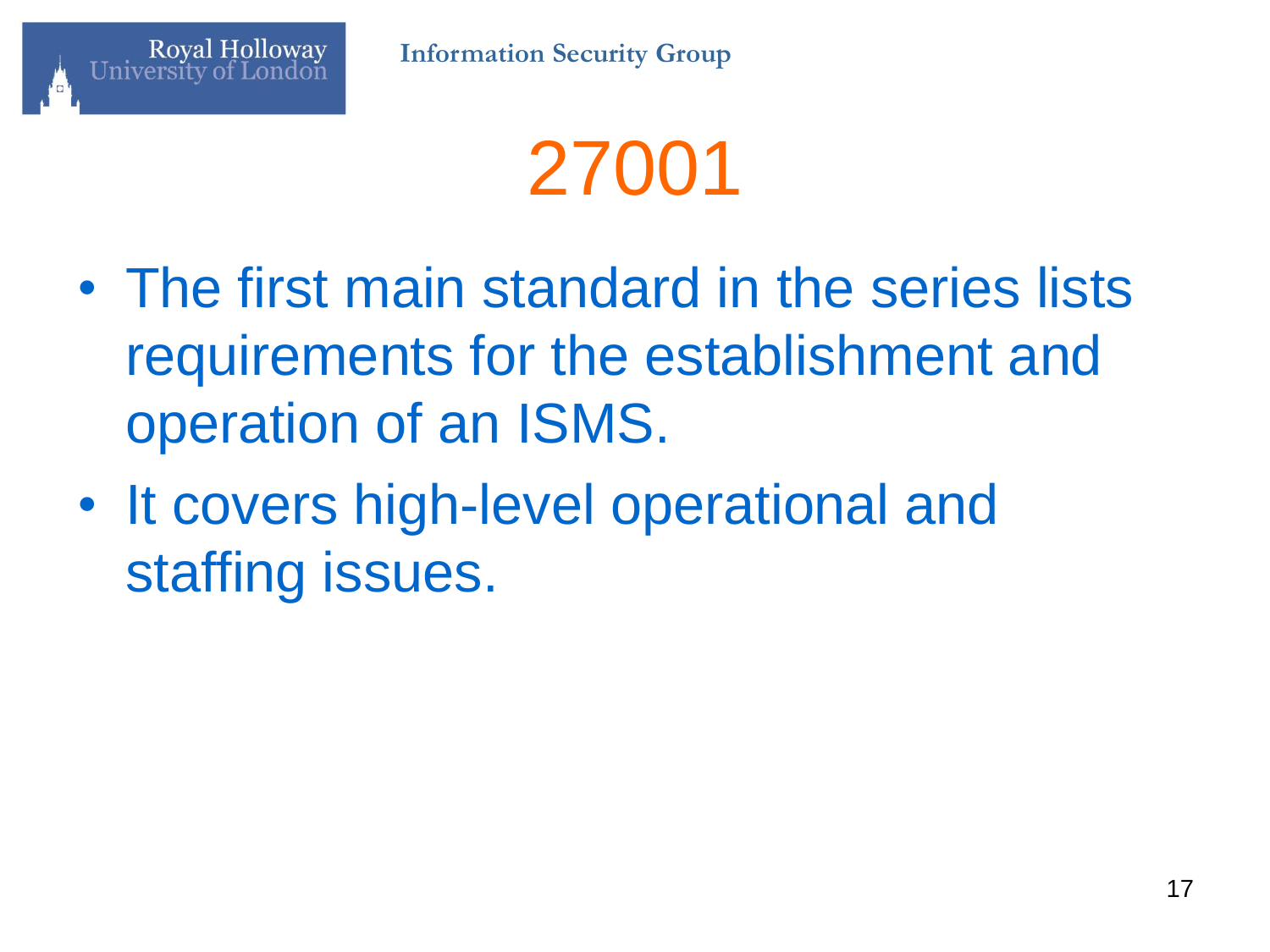

27002

- ISO/IEC 27002 is probably the most celebrated and widely used member of the 27000 family.
- It owes its origins to BS 7799 (a UK standard) which became ISO/IEC 17799 and was rebadged 27002.
- It provides a large catalogue of security controls, to be used when implementing an ISMS.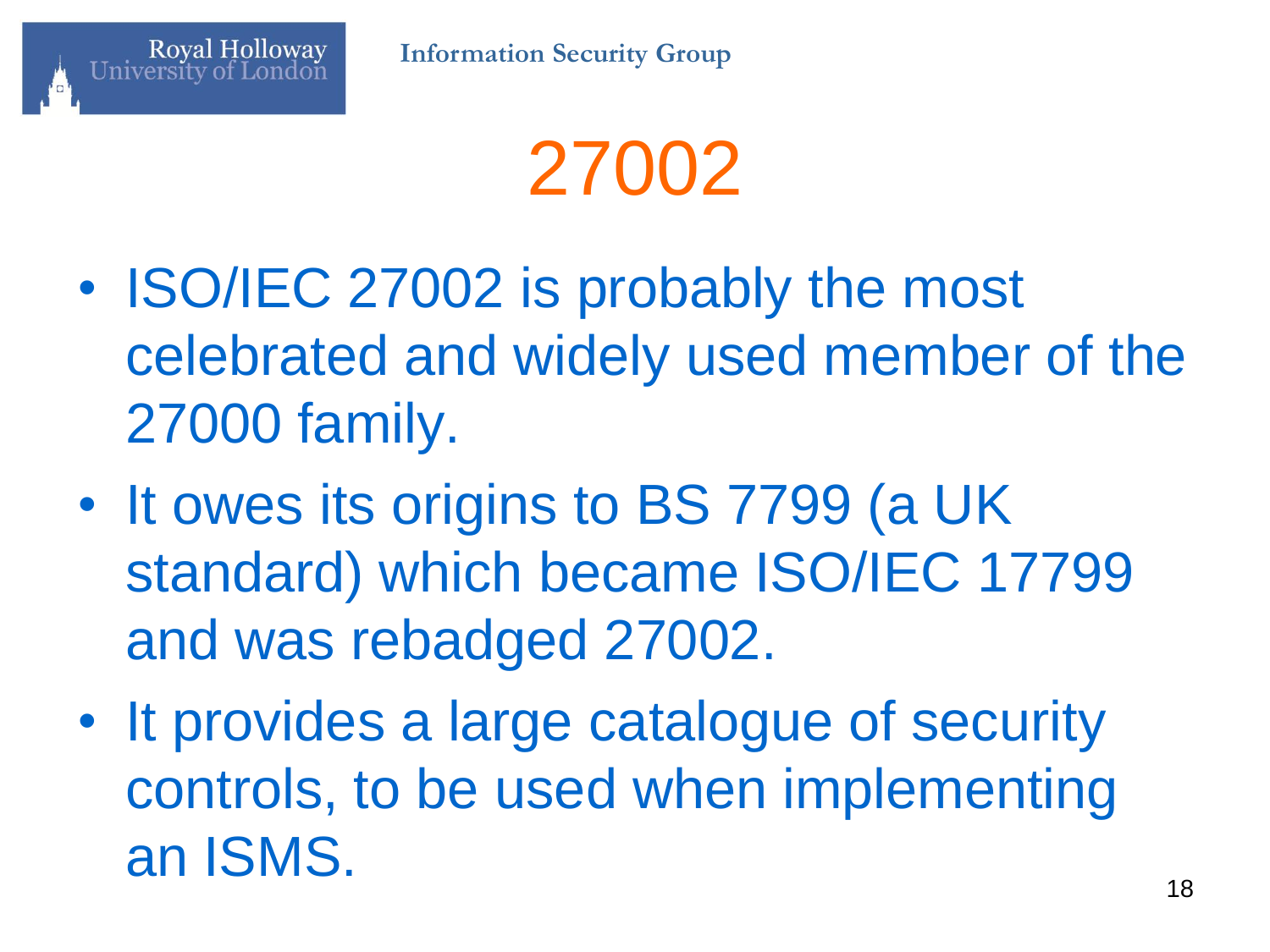## Sector-specific standards

- Within the 27000 family are sector-specific standards, i.e. standards which apply 27002 to specific application domains.
- For example, ISO/IEC 27011 is focussed on telecommunications.
- It provides an interpretation of ISO/IEC 27002 aimed specifically at this sector.
- It also provides additional security controls relevant to this sector.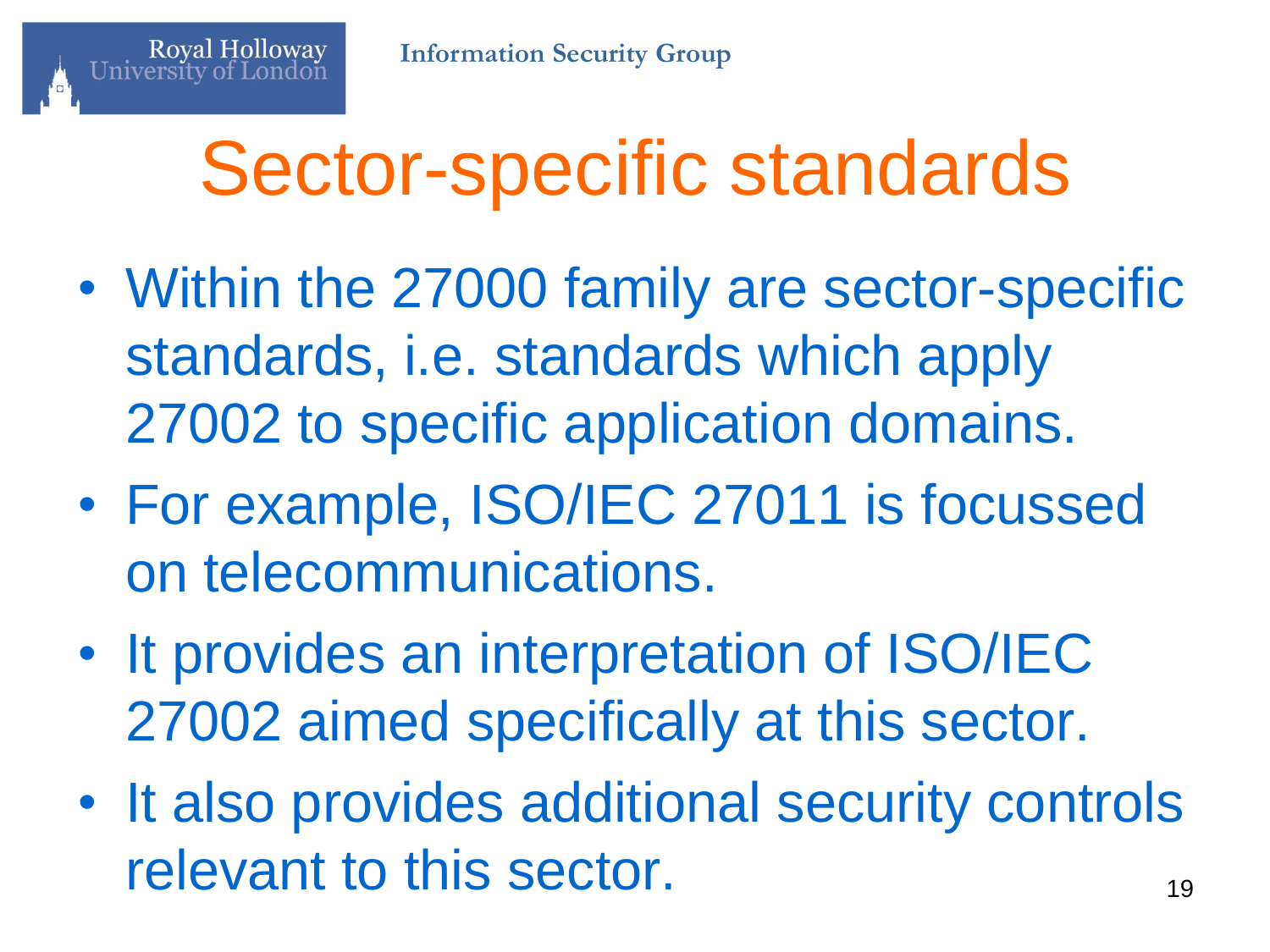## ISO/IEC 27018 – status

- SC27 is committee of ISO/IEC JTC1 concerned with IT security standards – is responsible for maintaining 27000 series.
- SC27 is about to ballot its members (the national standards bodies) regarding a proposal to start developing a new sectorspecific standard.
- This standard will focus on controls for providers of cloud services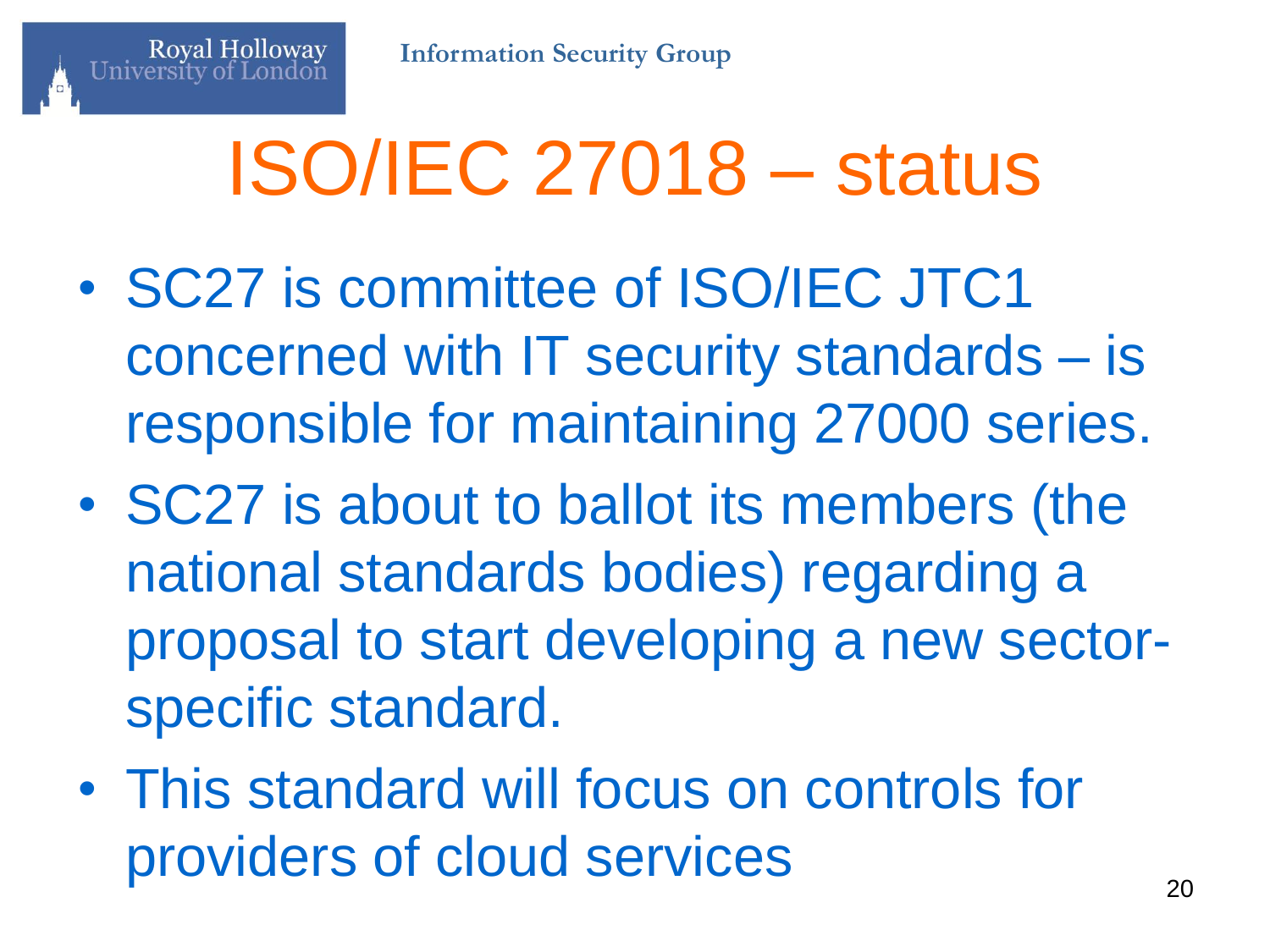

- The proposed new standard has the working title:
- **Code of practice for data protection controls for public cloud computing services**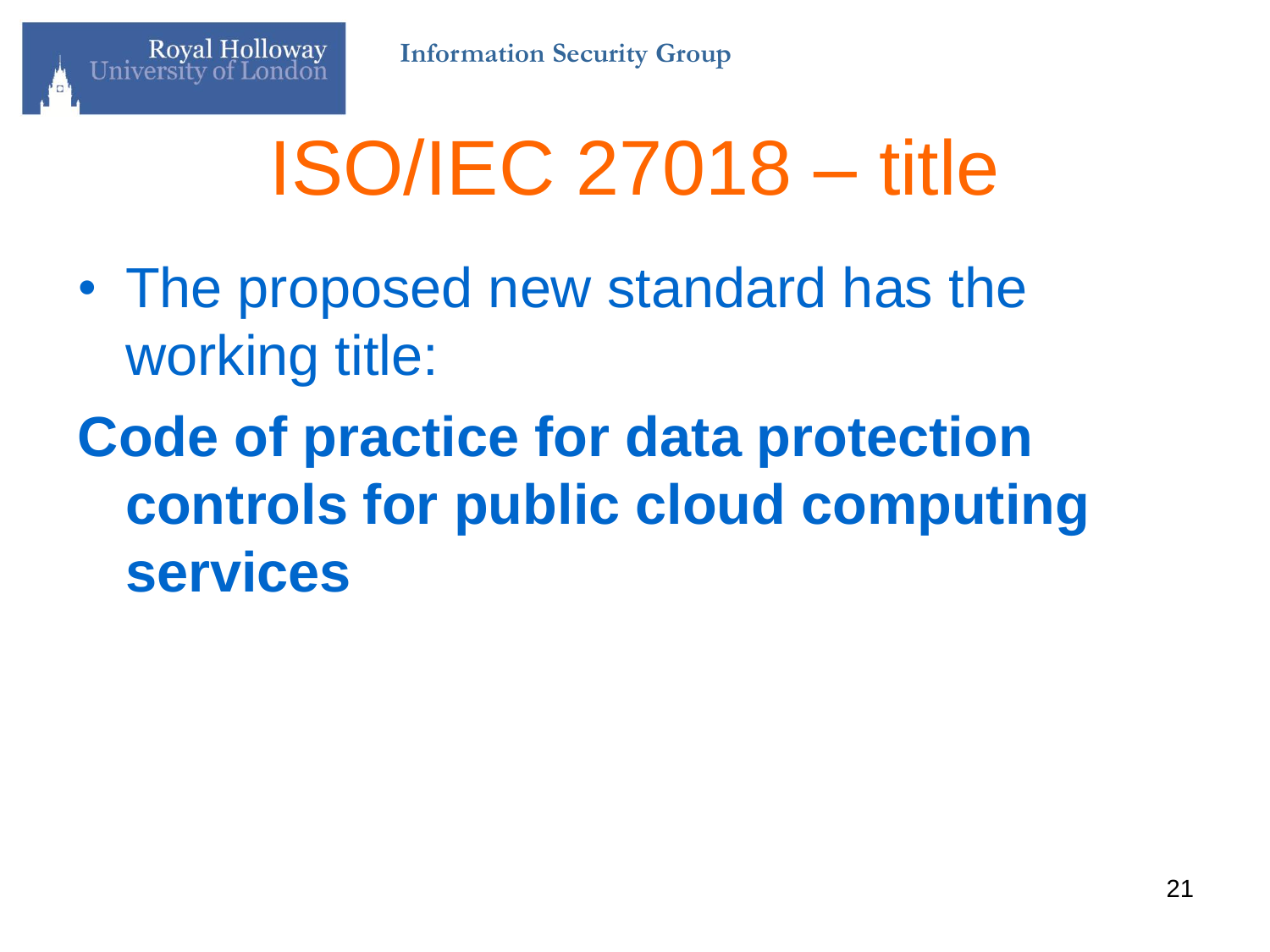## ISO/IEC 27018 – content

- Objective is to collect and organise security categories and their controls from current data protection regulations.
- Help public cloud service providers to comply with their obligations and make this transparent to their customers.
- Customers can select cloud-based data processing services that allow them to meet their obligations.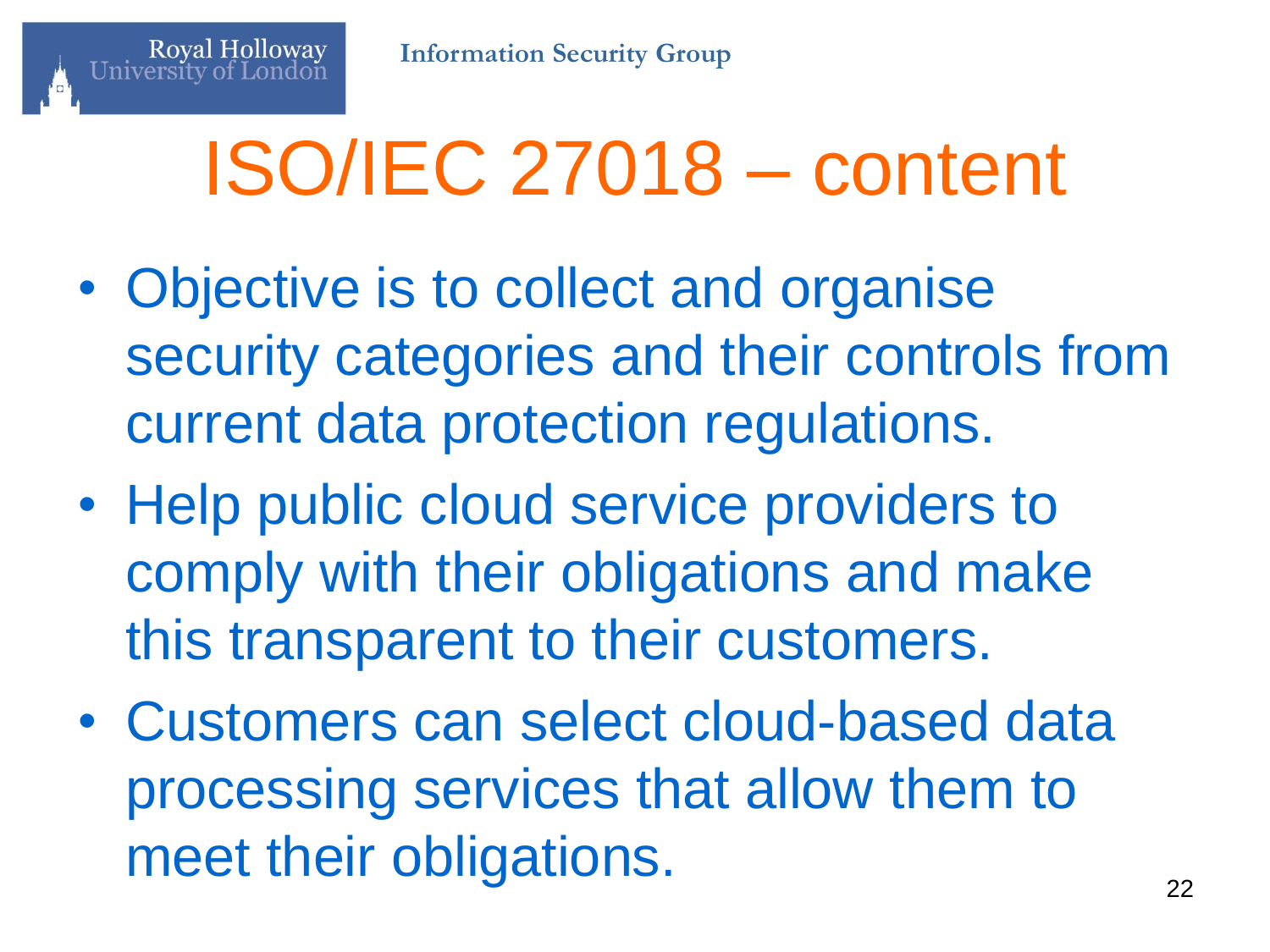# ISO/IEC 27018 – structure

- The general structure will follow (new version of) ISO/IEC 27002, in which controls are listed under the following headings:
	- Security policy;

Royal Holloway<br>University of London

- Organisation of information security;
- Asset management;
- Human resources security;
- Physical and environmental security;
- Supplier relationship management;
- Communications and operations;
- Management of application services on networks;
- Access control;
- Information systems acquisition, development and maintenance;
- Information security incident management;
- Business continuity management;
- Compliance.